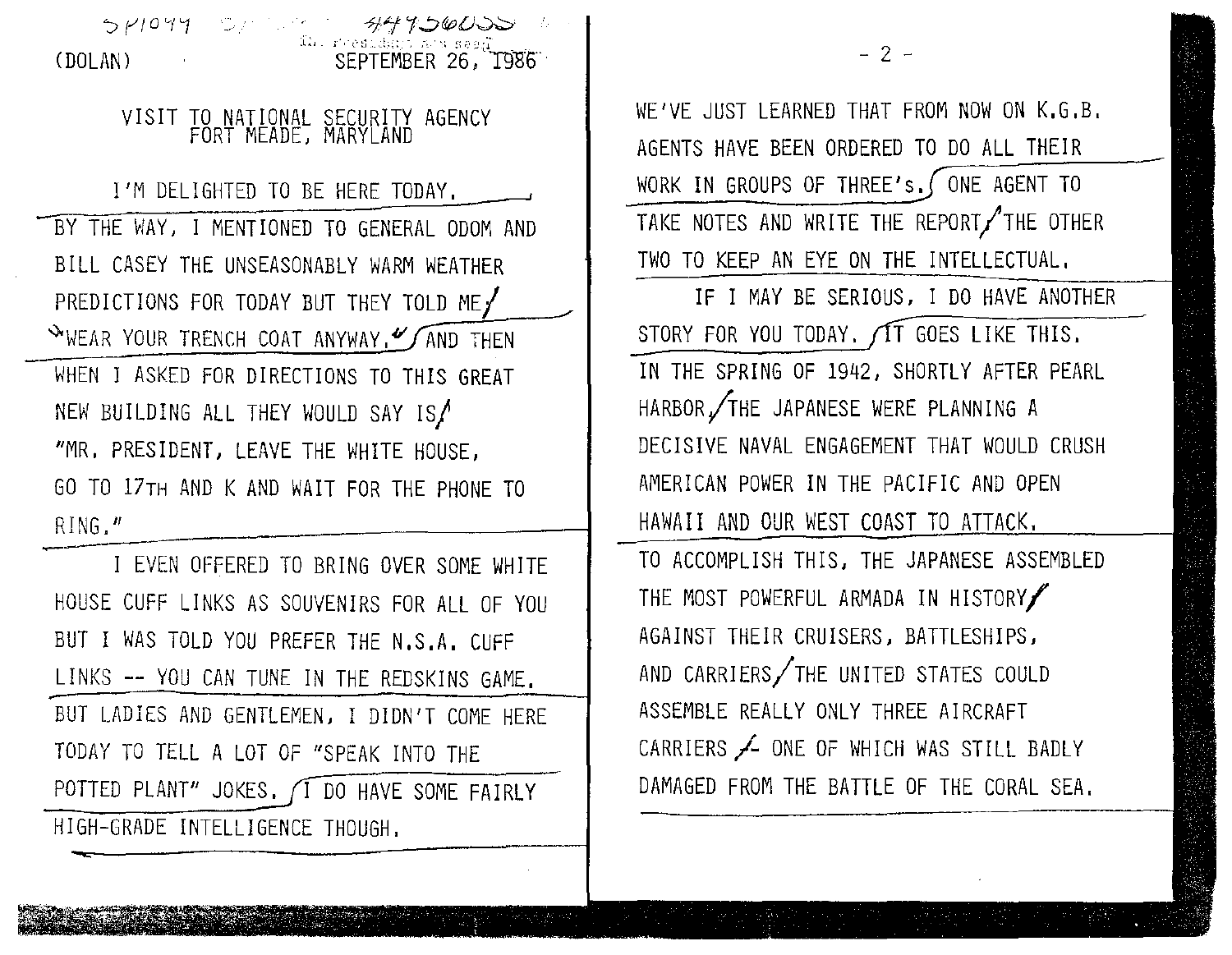AWARE THAT THE JAPANESE WERE PREPARING FOR THIS DECISIVE BATTLE/THE COMMANDER OF THE PACIFIC FLEET  $($  CHESTER NIMITZ) KNEW THE ODDS AGAINST HIM AND UNDERSTOOD THAT HIS ONLY CHANCE OF VICTORY LAY IN THE SKILL AND DARING OF HIS OUTNUMBERED SAILORS AND FLIERS~- AND IN HIS SUPERIOR INTELLIGENCE SERVICES.

 $-3 -$ 

ALTHOUGH AWARE OF JAPANESE PREPARATIONS/THE AMERICANS DID NOT HAVE THE ANSWER TO THE ALL-IMPORTANT QUESTION OF WHERE THE JAPANESE WOULD ATTACK,  $\int A$  YOUNG NAVAL OFFICER WHO HAD, WITH A SMALL GROUP OF CRYPTOGRAPHERS) BEEN MONITORING JAPANESE TRANSMISSIONS, SUCCESSFULLY DECIPHERED THEIR CRYPTUG<br>TRANSMI<br>CODE. CODE, --------------· FROM HIS INTERCEPTS, COMMANDER JOSEPH (ROACH-FERT) KNEW THE TARGET OF THE PLANNED ATTACK WAS A PLACE THE JAPANESE WERE CALLING "A.F."/AND IN HIS OWN MIND, HE FELT CERTAIN HE KNEW WHAT "A.F." WAS/AN ISLAND NOT FAR FROM HAWAII; IT WAS CALLED MIDWAY.

- 4 -

BUT, AS ALWAYS, THERE WERE THOSE WHO DISMISSED HIMy1WHO SCOFFED AT THE NOTION THAT INTELLIGENCE BASED ON RADIO OR ELECTRONIC DATA COULD BE ACCURATE OR RELIABLE. FORTUNATELY, FOR AMERICA AND FOR FREEDOM/ADMIRAL NIMITZ HAD NO SUCH DOUBTS. HE AUTHORIZED A MESSAGE SENT FROM MIDWAY, A MESSAGE THEY KNEW THAT THE JAPANESE COULD DECIPHER AND WOULD BE SURE TO TRANSMIT TO THEIR OWN INTELLIGENCE SERVICES.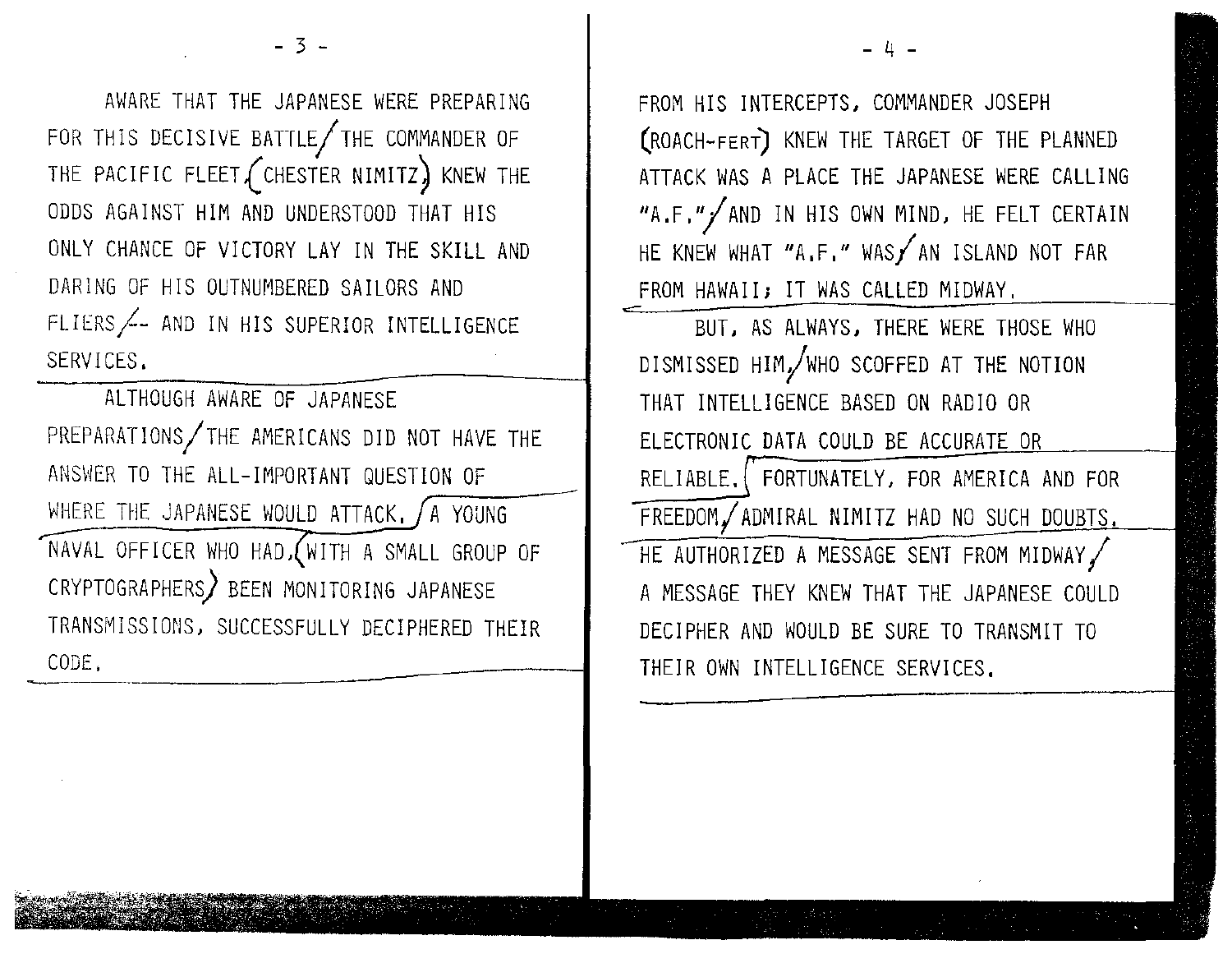THE MESSAGE REPORTING WATER PROBLEMS AT MIDWAY WENT OUT/AND COMMANDER JOSEPH ROCHEFORT AND HIS DEDICATED CRYPTOGRAPHERS LISTENED AS THE JAPANESE INTELLIGENCE SERVICES REPORTED TO TOKYO NAVAL HEADQUARTERS THAT "A.F." REPORTED A WATER SHORTAGE. COMMANDER ROCHEFORT HAD HIS CONFIRMATION/ MIDWAY WAS THE TARGET. THE REST  $-\sqrt{AS}$  THE SAYING GOES )-IS HISTORY. (AND WHAT HISTORY IT WAS AND IS. BECAUSE OF THAT CRITICAL INTELLIGENCE/ NIMITZ PLACED HIS OUTNUMBERED CARRIERS ON THE JAPANESE FLANK/AND WITH SEVERAL DEVASTATING STRIKES NOT ONLY DEALT A BLOW THAT GUARANTEED NAVAL SUPERIORITY TO THE UNITED STATES BUT MADE MIDWAY ONE OF THE MOST DRAMATIC AND DECISIVE NAVAL BATTLES IN ALL OF HISTORY.

AND WHILE FEW AMERICANS KNOW THE STORY OF COMMANDER ROCHEFORT AND HIS COLLEAGUES, ALL OF US ARE IN THEIR DEBT.

INDEED, !T's HARD TO THINK OF ANY GROUP THAT MADE A GREATER CONTRIBUTION TO VICTORY IN WORLD WAR II.

YOU OF THE NATIONAL SECURITY AGENCY ARE LIKE THEM, PART OF A PROUD TRADITION/ A TRADITION WHICH IS, IN FACT, OLDER THAN THE NATION $/$  A TRADITION THAT HAS ITS BEGINNINGS WITH GEORGE WASHINGTON AND THE AMERICAN REVOLUTION. AND YOU, TOO, MAKE HISTORY QUIETLY/-- SILENTLY  $f$ - AWARE THAT YOUR GREATEST MOMENTS, YOUR GREATEST VICTORIES, IF EVER KNOWN AT ALL/ WILL BE DIVULGED ONLY TO GENERATIONS MANY YEARS FROM NOW,

THIS DOES NOT DETER YOU YOU HAVE CHOSEN THIS WORK BECAUSE YOU KNOW THAT IN A WORLD WHERE THE DANGERS TO OUR NATION'S FREEDOM AND SECURITY ARE GRAVE AND GREAT $\angle$ YOU PROVIDE A VITAL LINE OF DEFENSE.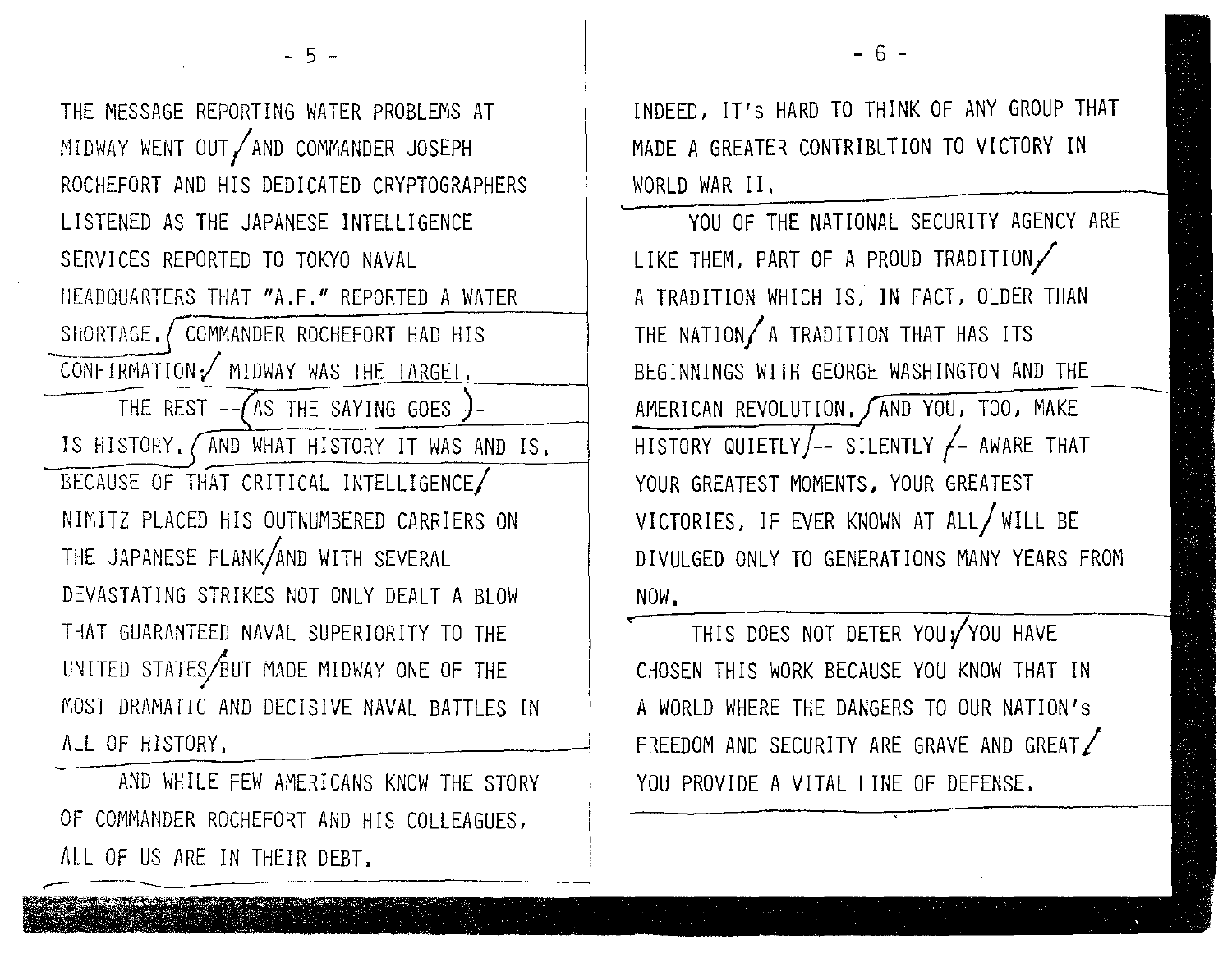$- 7 -$ 

YOU UNDERSTAND THAT SINCE WORLD WAR II. ACCURATE, "UP-TO-THE-MINUTE" INTELLIGENCE HAS SAVED LIVES AVERTED WAR AND KEPT ALIVE THE CAUSE OF FREEDOM, YOU ALSO UNDERSTAND THAT THE LOSS OF OUR OWN SENSITIVE INFORMATION CAN UNDERMINE THE VERY FOUNDATIONS OF OUR FREE SOCIETY.  $\sqrt{AND}$ , YOU WORK TO MEET THESE TWIN CHALLENGES BY PROVIDING THE CRUCIAL INTELLIGENCE/AND SAFEGUARDING THE SECURITY OF OUR OWN COMMUNICATIONS AND ELECTRONIC NETWORKS,

TODAY, YOUR WORK CONTINUES NOT ONLY TO PREVENT CONFLICT BUT TO FIGHT TERRORISM/ PROTECT OUR SECURITY FROM HOSTILE INTELLIGENCE THREATS GUARD THE MEN AND WOMEN OF OUR ARMED FORCES AROUND THE WORLD/ AND GENERALLY PROTECT THE VALUES THAT WE, OUR FRIENDS, AND OUR ALLIES HOLD DEAR.

WITHOUT THE PRODUCT OF YOUR PAINSTAKING AND DEDICATED EFFORTS/WE WOULD -- (IN A DANGEROUS WORLD  $\angle$ - BE BLIND AND DEAF.

WITHOUT YOUR LONG HOURS OF SELFLESS DUTY OFTEN IN FAR AND FORGOTTEN CORNERS OF THE WORLD/WE COULD NEITHER PROTECT AMERICA NOR ADVANCE THE CAUSE OF FREEDOM, WITHOUT YOUR SUCCESS IN GUARDING OUR VITAL  $COMMUNICATIONS / INFORMATION / AND TECHNOLOGY$ OUR ADVERSARIES WOULD ROB US OF THE SECRETS WE NEED TO BE STRONG AND SECURE.

- 8 -

THE SIMPLE TRUTH IS  $\overline{f}$  without you, I COULD NOT DO MY JOB/NOR COULD SECRETARY SHULTZ CONDUCT DIPLOMACY NOR COULD SECRETARY WEINBERGER, NOR ADMIRAL CROWE MUSTER THE FORCES THAT DEFEND US.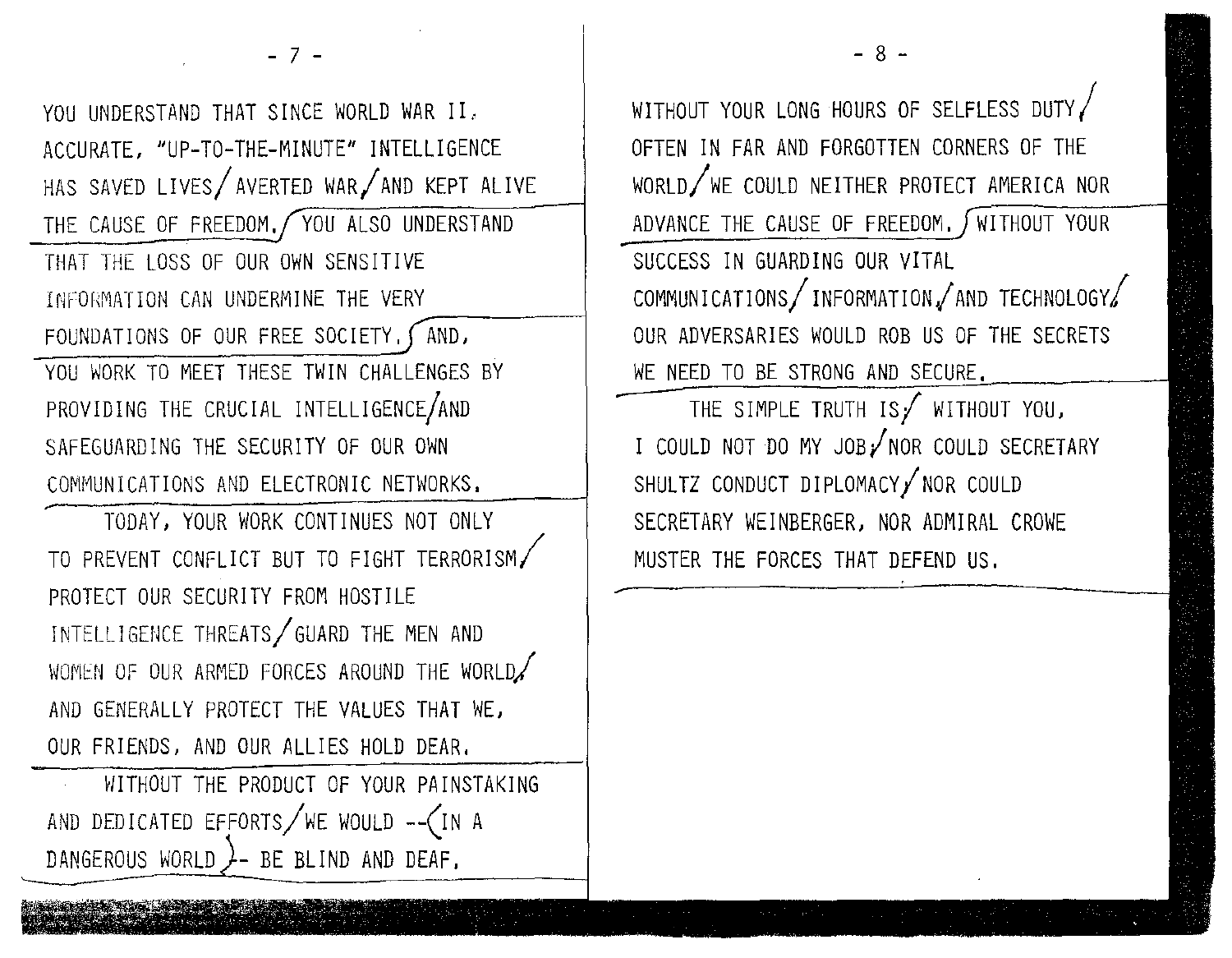.- AND SO, WHILE YOU SERVE IN SILENCE WHILE YOUR SUCCESS MUST GO WITHOUT RECOGNITION/OFTEN EVEN BY YOUR OWN  $FAMILIES /$  WHILE YOU CANNOT SHARE WITH THEM, OR YOUR FELLOW AMERICANS THE PRIDE YOU FEEL IN PROTECTING AND GUARDING THEIR FUTURE/ LET ME TODAY, IN THIS PLACE, SPEAK FOR ALL OF THEM/' WE ARE DEEPLY GRATEFUL FOR WHAT YOU DO/FOR THE SACRIFICES YOU MAKE/FOR YOUR SELFLESS COMMITMENT TO OUR COUNTRY AND FOR THE LIMITATIONS ON YOUR PERSONAL FREEDOM WHICH YOU ACCEPT SO YOUR COUNTRYMEN CAN LIVE THEIR LIVES IN FREEDOM AND PEACE./ WE UNDERSTAND YOUR BURDEN, AND WE SALUTE YOU. YOU CARRY ON THE STRUGGLE FOR FREEDOM/ YOU, TOO, ARE HEROES, AMERICA IS PROUD OF YOU. WE THANK YOU.

- 9 -

OF COURSE, YOU CANNOT PERFORM YOUR WORK WITHOUT PROPER SUPPORT FROM THE DEPARTMENT OF DEFENSE/THE DIRECTOR OF CENTRAL INTELLIGENCE  $int$  the white house  $int$  and the CONGRESS. TODAY WE ARE CELEBRATING AN  $EXAMPLE OF THAT SUPPORT/A NEW BULDDING$ COMPLEX,/THE MOST MODERN OF ITS KIND IN THE WORLD. I WANT TO CONGRATULATE YOU ALL, AND THE MEMBERS OF THE INTELLIGENCE COMMITTEES OF THE CONGRESS/WHO COOPERATED SO EFFECTIVELY TO MAKE THIS BUILDING POSSIBLE .

WHEN WE TOOK OFFICE 5-1/2 YEARS AGO. WE PROMISED TO MAKE AMERICA STRONG AGAIN  $\checkmark$ TODAY, WE SEE A MONUMENT TO THAT REASSERTION OF AMERICAN STRENGTH AND SECURITY.

AND **YET** WE ARE ALSO AWARE TODAY OF A GROWING THREAT TO THAT SECURITY.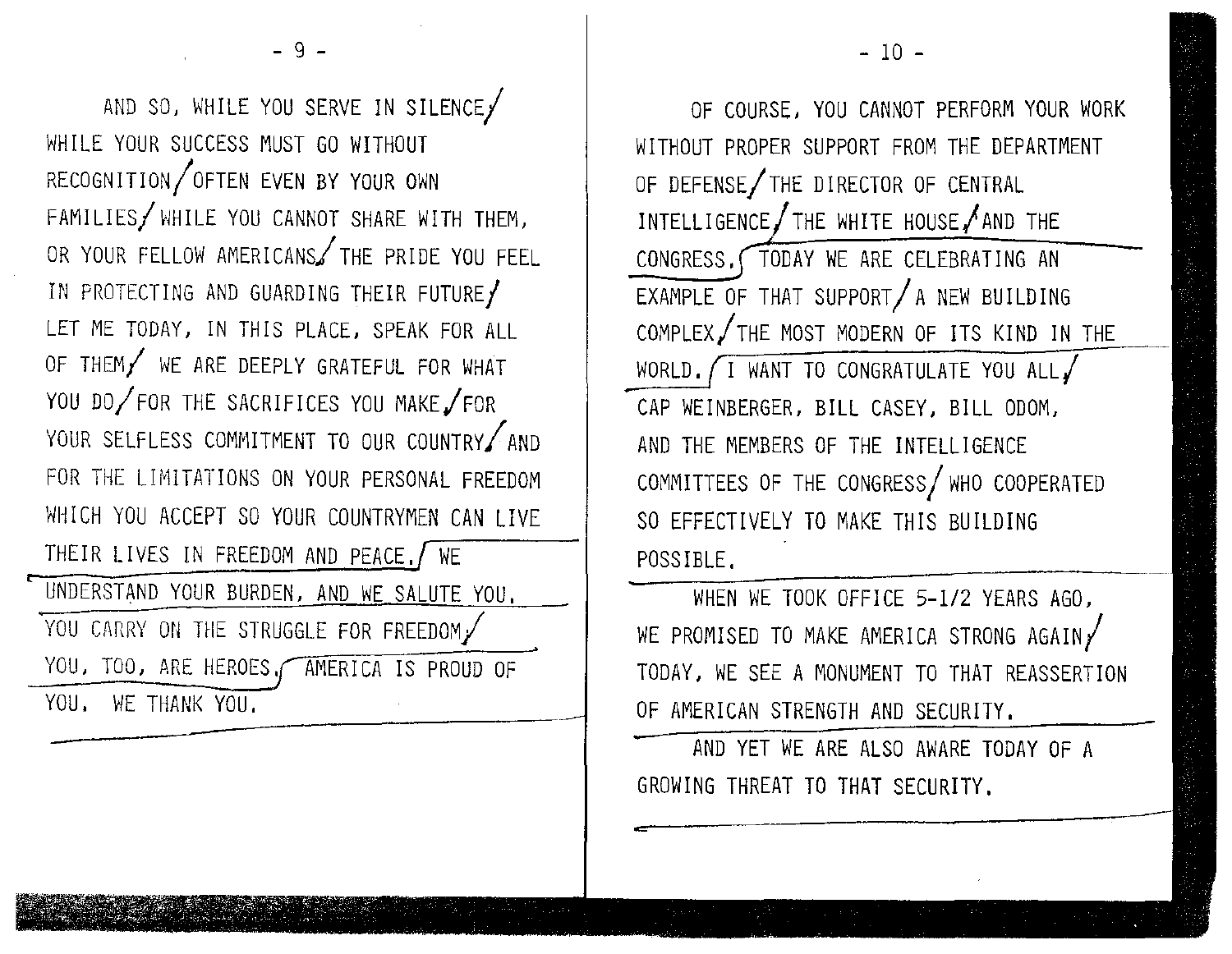ESPECIALLY IN THE ESPIONAGE TRIALS OF THE LAST SEVERAL YEARS YOU HAVE GLIMPSED THE TERRIBLE DAMAGE ESPIONAGE DOES,  $\triangle$ AND AS EVENTS OF RECENT DAYS HAVE HIGHLIGHTED, THE INTELLIGENCE THREAT TO OUR COUNTRY REMAINS VERY REAL, OUR ADVERSARIES ARE EMPLOYING ALL THE MEANS WE ASSOCIATE WITH SPIES/ INCLUDING ELECTRONIC ESPIONAGE AGAINST SENSITIVE COMMUNICATIONS AND DATA BASES.

OUR MOST SENSITIVE DEFENSE SECRETS AND MOST ADVANCED TECHNOLOGY HAVE BEEN STOLEN/ GIVEN TO OUR ADVERSARIES OUT OF MISGUIDED MOTIVES OR ATTEMPTS AT FINANCIAL GAIN, SUCH LOSSES ELIMINATE THE TECHNOLOGICAL ADVANTAGE ON WHICH OUR DEFENSE RESTS. SIMILAR EFFORTS TO INFILTRATE LONG-TERM AGENTS INTO SENSITIVE GOVERNMENT DEPARTMENTS AND AGENCIES ARE UNDERWAY,

THOSE AROUND THE WORLD WHO WOULD SEEK TO STEAL OUR SECRETS AND TECHNOLOGY / TO SUBVERT OUR VALUES AND INSTITUTIONS AND TO VIOLATE THE PRIVACY OF OUR COMMUNICATIONS MUST REALIZE THIS FACT/ THE AMERICAN PEOPLE WILL NO LONGER TOLERATE THIS CONDUCT.

ALREADY WE HAVE TAKEN STEPS TO DEMONSTRATE THAT WE WILL NOT ALLOW OUR ADVERSARIES TO ABUSE THE GREAT FREEDOMS OF THIS COUNTRY TO OUR DETRIMENT. THE RECENT FLURRY OF ESPIONAGE INDICTMENTS AND CONVICTIONS EXPRESSES OUR UNWILLINGNESS TO TOLERATE BETRAYAL OF THE SPECIAL TRUST GIVEN TO THOSE WHO GUARD THE NATION'S SECRETS. SO, TOO, RECENT EFFORTS BY N.S.A, HAVE HELPED THE PRIVATE SECTOR MAKE IT PROFITABLE TO PROVIDE SECURE TELECOMMUNICATIONS AND INFORMATION SYSTEMS TO BOTH GOVERNMENT AND INDUSTRY,